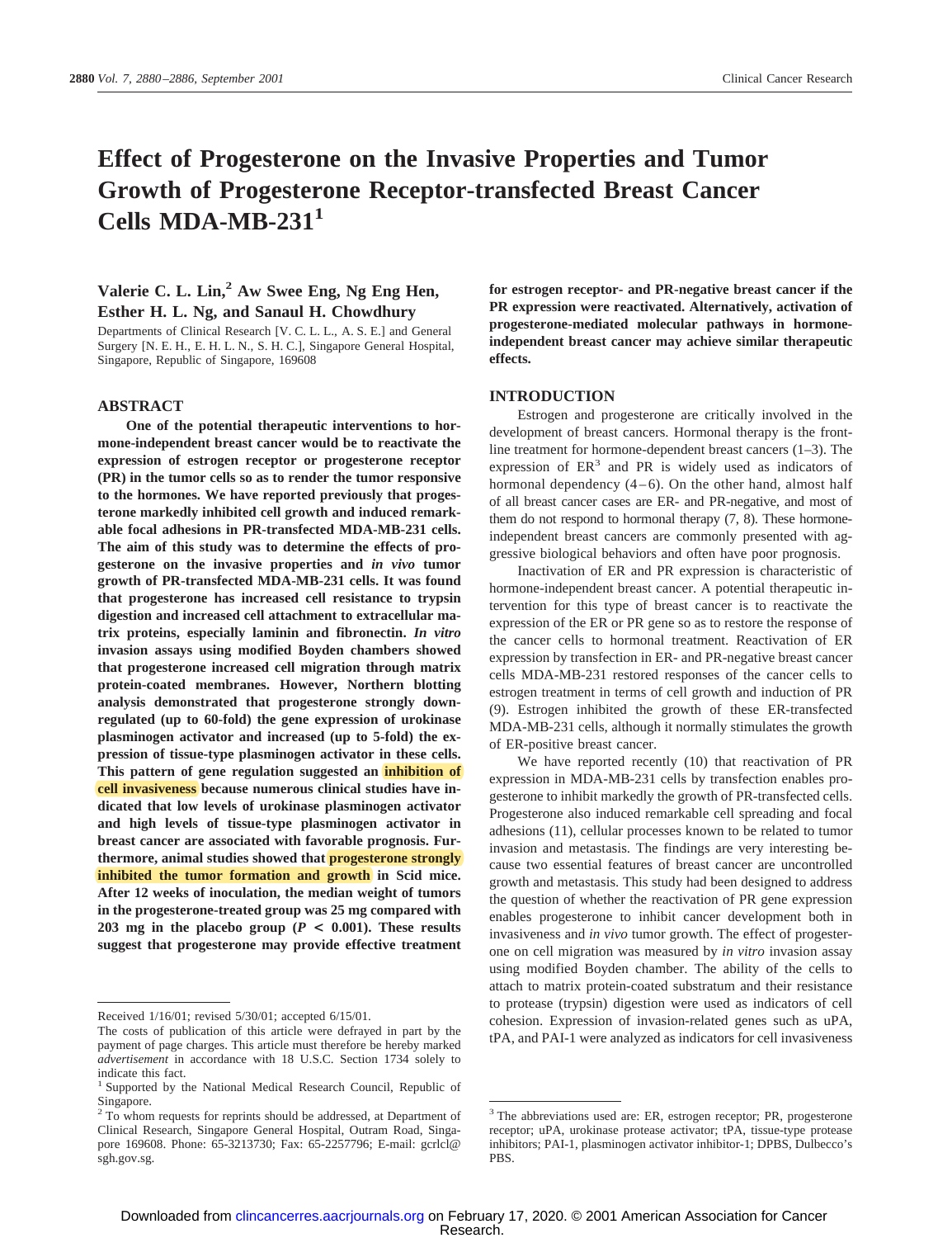and metastatic potentials. Finally, the effects of progesterone on tumor growth of PR-transfected MDA-MB-231 cells were also investigated in Scid mice.

#### **MATERIALS AND METHODS**

**Materials.** MDA-MB-231 cells were obtained from the American Tissue Culture Collection in 1995 at passages 28. They were cloned using a 96-well plate by the method of single-cell dilution, and clone 2 (MDA-MB-231-CL2) was used for the study described herein. All of the tissue culture reagents were obtained from Life Technologies, Inc. Tissue culture plastic wares were from Corning. Extracellular matrix proteins were from Sigma Chemical Co., and Matrigel was from Becton Dickinson. [<sup>32</sup>P]dCTP was from Amersham, Inc.

**Cell Culture.** All of the cells were routinely maintained in phenol red-containing DMEM, supplemented with 7.5% FCS, 2 mm L-glutamine, and 40 mg/liter gentamicin. For all of the assays, cells were grown in phenol red-free DMEM supplemented with 5% dextran charcoal-treated FCS to remove the endogenous steroid hormones that might interfere with the analysis. Cells were treated with progesterone from 1000-fold stock in ethanol. This gave a final concentration of ethanol of 0.1%. Treatment controls received 0.1% ethanol only.

**Transfection.** MDA-MB-231-CL2 cells were transfected with PR expression vectors hPR1 and hPR2 coding for PR isoform B and isoform A, respectively, in pSG5 plasmid (12). Vector pBK-CMV (Stratagene) containing the neomycinresistant gene was cotransfected with hPR1 and hPR2. Details of transfection were described previously (9). Eight PR-positive clones expressing both PR isoforms A and B were isolated and characterized. They showed similar responses to progesterone treatment. In this study, effects of progesterone on clone ABC28 that expressed  $\sim$  660 fmol PR/mg protein were described in this report. Cell clone CTC15 stably transfected with both vectors pBK-CMV and pSG5 was used as a transfection control. Progesterone had no effect on CTC15 cells, as has been reported in previous studies (10, 11).

**Measurement of Cell Attachment.** Cells were treated with or without 1 nm progesterone for 48 h. Treated cells (2  $\times$ 105 ) were plated onto the 24-well plates that were precoated with either BSA (100  $\mu$ g/ml), laminin (25  $\mu$ g/ml), fibronectin (25  $\mu$ g/ml), collagen I (100  $\mu$ g/ml), or collagen VI (25  $\mu$ g/ml). After incubation for 1 h at 37°C, the cells were washed gently 3 times with DPBS. The attached cells were stained with 0.5% crystal violet in 20% methanol and lysed with 1% SDS, and the absorbances were measured on a microplate reader at 595 nm. The results are the average of two independent experiments, each with 6–8 replications. Standard curves were obtained by plotting different numbers  $(0.5 \times 10^4$ – $10 \times 10^4)$  of progesterone-treated or control cells against their respective absorbances. The number of attached cells was calculated from the standard curve using the absorbance values. The attachment of progesterone-treated cells was normalized with each of the controls coated with the same extracellular matrix protein.

**Resistance to Trypsin Digestion.** Cells  $(2 \times 10^5)$  were plated onto 60-mm Petri dishes for 48 h before they were treated with either 1 nm progesterone or control vehicle for an additional 48 h in DMEM. After removing the growth medium and

being washed with DPBS, the cells were incubated with either 0.005% trypsin/0.02% EDTA or 0.1% trypsin/0.02% EDTA for 10 min at room temperature. The number of detached and attached cells was then determined by counting. The results (mean  $\pm$  SE) are percentages of cells attached after trypsinization and are, therefore, indications of resistance to protease digestion ( $n = 5-6$ ).

*In Vitro* **Invasion Assay.** Cells treated with or without 1 nm progesterone for 48 h were trypsinized and plated at 5  $\times$  $10<sup>4</sup>/well$  on the 8- $\mu$ m pore polycarbonate membranes of transwell chambers (Costar Corporation, Cambridge, Massachusetts) in phenol red-free DMEM containing 5% dextran charcoal-treated-FCS. The membranes had been precoated with either 0.1% BSA, mixtures of extracellular matrix proteins (laminin, 50  $\mu$ g/ml; fibronectin, 50  $\mu$ g/ml; collagen I, 200  $\mu$ g/ml; and collagen VI, 50  $\mu$ g/ml) or with Matrigel used at 1:10 dilution. After incubation for 16 h in a  $CO<sub>2</sub>$  incubator at 37° in the presence or absence of 1 nM progesterone, cells that had migrated to the undersides of the membranes and to the culture wells below were detached by trypsin, and the cell number was determined by counting. The migration is expressed as the percentage of 0.1% BSA-coated controls (mean  $\pm$  SE;  $n = 4-6$ ).

**Northern Blotting Analysis.** Cells at 60–70% confluency were treated with  $0.1 \mu$ M progesterone or control vehicle for various time periods. Total RNA was isolated from the cells by lysing in guanidine thiocyanate followed by centrifugation in a cesium chloride gradient. Twenty  $\mu$ g of total RNA of each sample in duplicates were separated on a 1.2% Northern gel and transferred to nylon Hybond-N membrane (Amersham). 32Plabeled uPA, <sup>32</sup>P-labeled tPA, and <sup>32</sup>P-labeled PAI-1 were generated by random priming reaction using PCR-amplified cDNA fragments of the individual genes.

The uPA probe was a 294-bp fragment located at nucleotides 1796–2062 of human uPA mRNA. The tPA probe was from a 370-bp cDNA fragment located between nucleotides 1411 and 1757 of the tPA mRNA. The 448-bp PAI-1 probe was located at nucleotides 700-1148 of the PAI mRNA. The probes were sequentially hybridized to the membrane using Ultrahyb solution of Ambion. Levels of specific mRNA expression were analyzed using Bio-Rad Molecular Image Analyzer.

**Tumor Growth of PR-transfected-MDA-MB-231 Cells in Scid Mice.** Female Scid mice of 6–7 weeks of age were used. Bilateral ovariectomy was performed 1 week before the inoculation. Each mouse received implantations with either a 90-day slow-release progesterone pellet (25 mg/pellet) or a placebo pellet 2 days before tumor inoculation. Cells  $(5 \times 10^6)$ were suspended in 0.1 ml of DPBS and inoculated into both flanks using 23-gauge needle. The mice were examined weekly for tumor appearance and growth. They were sacrificed after 12 weeks of tumor inoculation, and the tumors were carefully dissected, measured, weighed, and finally fixed in formalin for histology examination.

**Statistical Analysis.** Differences between treatments in cell culture experiments were analyzed with the unpaired *t* test. The experiments of tumor growth in Scid mice were analyzed by the Mann-Whitney nonparametric test using the SPSS program for Windows, version 10.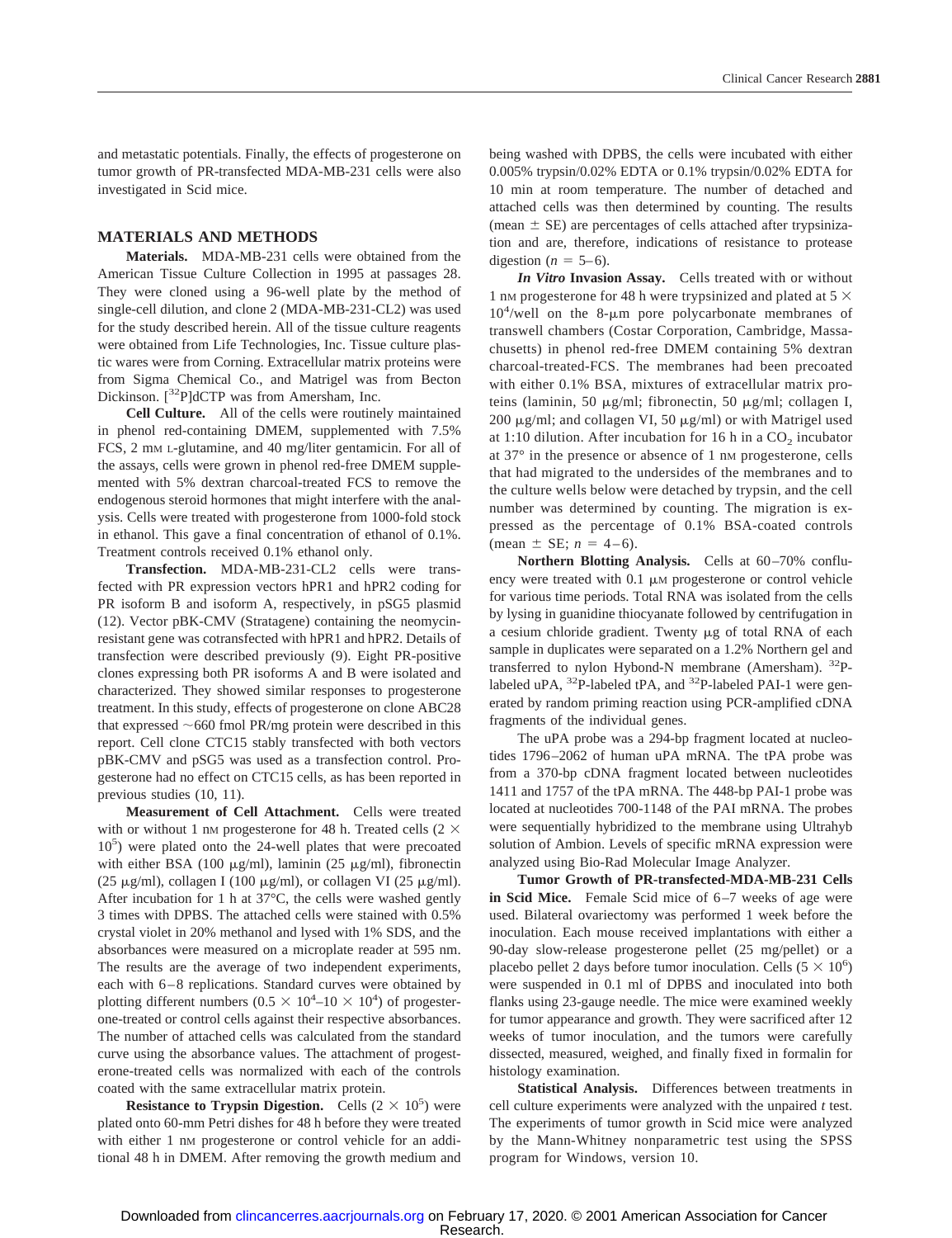

*Fig. 1* The effect of progesterone on the attachment of ABC28 cells. Cells were treated with either 1 nM progesterone or control vehicle for 48 h before they were plated onto the 24-well plates. The plates were precoated with either BSA (100 µg/ml), laminin (*Lam*; 25 µg/ml), fibronectin (*FN*; 25  $\mu$ g/ml), collagen I (*Col I*; 100  $\mu$ g/ml), or collagen VI (*Col VI*; 25  $\mu$ g/ml). One h after incubation at 37 $\degree$ C, the attached cells were stained with 0.5% crystal violet in 20% methanol and lysed with 1% SDS, and the absorbances were measured on a microplate reader at 595 nm. The results are the average of two independent experiments, each with six to eight replications. The attachment of progesteronetreated cells was normalized with each of the controls coated with the same extracellular matrix protein.

#### **RESULTS**

We have reported previously (10, 11) that progesterone induced growth inhibition and focal adhesion in PR-transfected MDA-MB-231 cells in a dose-dependent manner at concentrations from  $10^{-12}$ – $10^{-6}$  M. The magnitude of the effects increased with increasing concentrations of progesterone. Maximal inhibition of cell growth was achieved with 1 nm  $(10^{-9}$  M) progesterone. Thus, the concentration of progesterone used in this study was 1 nM.

**Progesterone Increased the Attachment of ABC28 Cells on Extracellular Matrix Proteins.** The effect of progesterone on cell attachment to extracellular matrix protein-coated substratum was tested. The results in Fig. 1 (Fig. 1) are the average of two independent experiments. Progesterone increased the attachment of ABC28 cells to all of the coatings tested, including the BSA by 50–100%. The increases were significantly higher  $(P < 0.01)$  in attachment to substratum coated with laminin and fibronectin than with others. On the other hand, there were no significant differences in cell attachment between collagen I- or collagen IV-coated substratum and 0.1% BSAcoated substratum, suggesting a nonspecific mechanism of the attachment to the collagens. Therefore, progesterone-stimulated cell attachment may be mediated through the specific receptors of laminin and/or fibronectin.

**Progesterone-treated ABC28 Cells Are More Resistant to Trypsin Digestion than Vehicle-treated Controls.** The initial step of metastasis is believed to be the detachment of tumor cells from the primary tumor mass when the cells lose the



**Trypsin Concentrations** 

*Fig. 2* The effect of progesterone on cell resistance to trypsin digestion. Cells  $(2 \times 10^5)$  were plated onto 60-mm Petri dishes for 48 h before they were treated with either 1 nM progesterone or control vehicle for an additional 48 h in DMEM. After removing the growth medium and being washed with DPBS, the cells were incubated with either 0.005%/0.02% EDTA or 0.1% trypsin/0.02% EDTA for 8 min at room temperature. The number of detached and attached cells was then determined by counting. The results (mean  $\pm$  SE) are percentages of cells attached after trypsinization ( $n = 5-6$ ).

ability to attach (Fig. 2). The strength of the attachment depends on the bonding force of cells-cells and cells-matrix and the disrupting force such as proteases to break up the bond. In this study, the ability of one of the proteases, trypsin, to disrupt the cells-substratum bonding was measured. After 8 min of treatment with 0.005% trypsin, 93% of progesterone-treated cells were still attached, as compared with 70% of control cells (*P* 0.01). When cells were treated with 0.1% trypsin for 8 min, 91% of progesterone-treated cells were still attached, as compared with 41% of the control cells  $(P < 0.001)$ .

**Progesterone Increased the Migration of ABC28 Cells through Matrix Protein-coated Membranes in Modified Boyden Chamber.** The experiments were repeated twice, each with 2–4 replications. The results were similar, and Fig. 3 (Fig. 3) shows the average of two experiments. After 16 h of incubation, progesterone increased the cell mobility through membranes coated with mixtures of extracellular matrix proteins by 8-fold ( $P < 0.001$ ). The increase was 3.5-fold ( $P <$ 0.005) through membrane-coated commercial Matrigel (Becton Dickinson) at 1:10 dilution. On the other hand, there was no significant difference ( $P > 0.05$ ) in cell migration between progesterone-treated cells and the controls through 0.1% BSA coated-membranes. Therefore, progesterone has specifically increased the matrix protein-mediated mobility of ABC28 cells.

**Progesterone Markedly Decreased the mRNA Levels of uPA, Increased the Level of tPA mRNA in PR-transfected MDA-MB-231 Cells.** uPA, tPA, and PAI-1 are genes known to be related to cell invasiveness and metastasis potentials. Numerous clinical studies (13–16) have shown that high levels of uPA and PAI-1 are associated with early relapse and poor prognosis, whereas high levels of tPA are related to good prognosis of breast cancer patients. Fig. 4 (Fig. 4) shows the results of Northern blotting analysis of uPA and tPA gene expression at various time points after progesterone treatment. Each of the RNA samples was analyzed in duplicate. The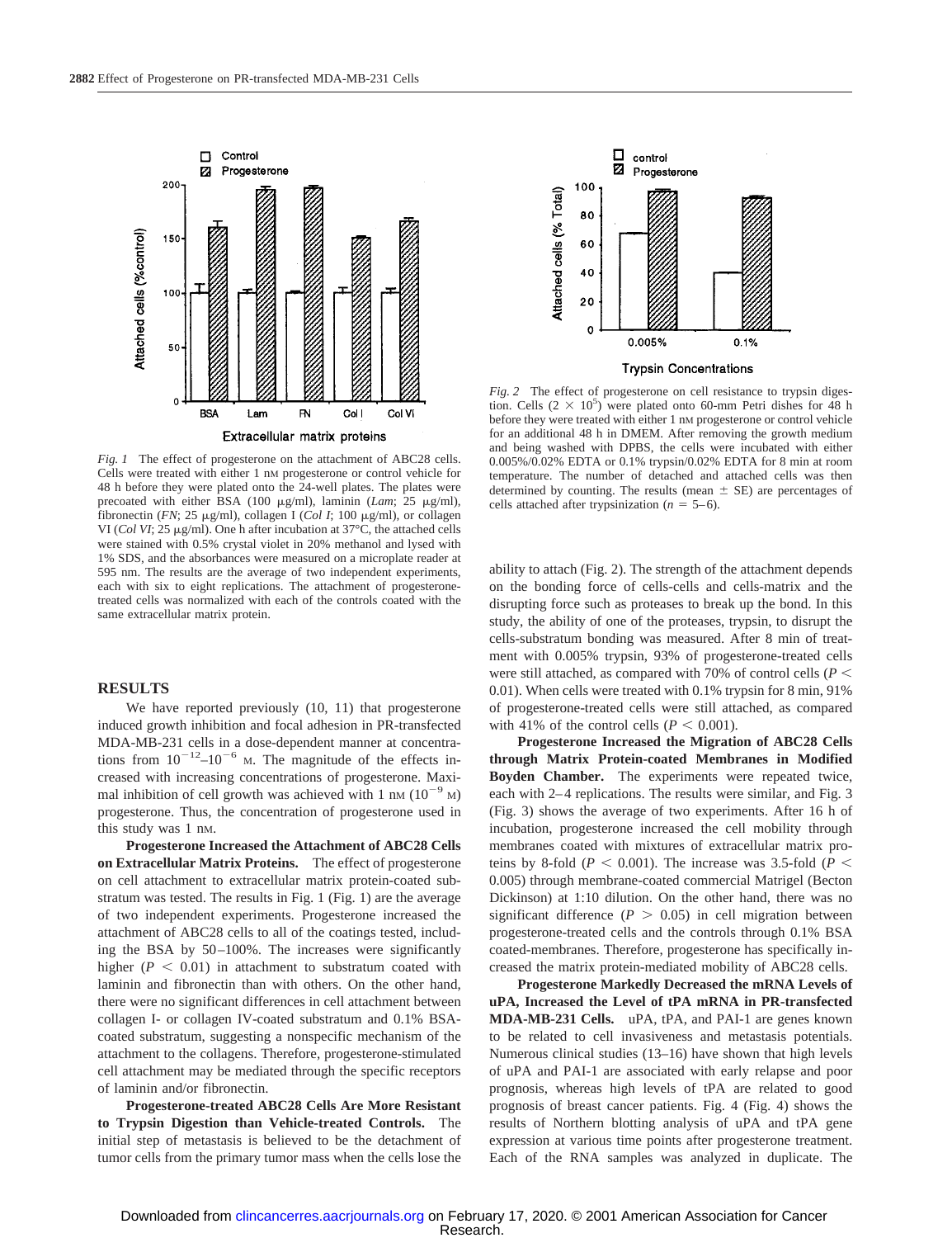

*Fig. 3* The effect of progesterone on the migration of ABC28 cells through Matrigel-coated membranes. Cells treated with or without 1 nM progesterone for 48 h were plated at  $5 \times 10^4$ /insert on 8-µm pore membranes in transwell chambers. The membranes had been coated either with 0.1% BSA, mixtures of extracellular matrix proteins, or with commercial Matrigel used at 1:10 dilution. After incubation for 16 h in a CO<sub>2</sub> incubator, the cells that had migrated to the undersides of the membranes were detached by trypsin and the cell number was determined by counting. Results are cells migrated in percentage of controls (mean  $\pm$  SE;  $n = 4-6$ ).

average variation between the duplicates was 7%, which is an indication of reproducible loading and even transfer. Progesterone markedly down-regulated the gene expression of uPA beginning as early as 1 h after treatment (Fig. 4, *A* and *B*). This marked effect of inhibition persisted throughout the 72-h period studied. The decrease of uPA expression was as much as 60-fold after 72 h of progesterone treatment. In contrast, the effect of progesterone on the expression of tPA gene was significantly increased by progesterone (Fig. 4, *A* and *B*). The increase of tPA mRNA began after 3 h of progesterone treatment. After 72 h of treatment, mRNA levels of tPA were increased to five times of the control. Progesterone had no significant effects on the expression of PAI-1 mRNA (data not shown).

**Progesterone Significantly Inhibited the Growth of PRtransfected MDA-MB-231 Tumors in Scid Mice.** Tumor cells were injected into both flanks of each mouse (Fig. 5). The appearance and the growth of the tumor were monitored weekly. Because the sizes of the tumor were small, it was not possible to measure tumor dimensions in live animals. Twelve weeks after cell inoculation, the mice were killed and tumor weight and size were recorded. There was no significant difference in tumor growth between the right and the left flanks. Therefore, the data of the right and the left tumors were pooled together for analysis. In the progesterone-treated group, three of six inoculations gave rise to tumors, as compared with 100% tumor growth in placebo groups. The value of zero was assigned to the data points with no tumor. The data were analyzed by the Mann-Whitney nonparametric test. Endogenous progesterone was not sufficient to inhibit the growth of the tumor because the volumes and weights of the tumors were not significantly different between ovariectomized mice and nonovariectomized mice. Progesterone significantly inhibited the tumor growth in Scid mice. The median weight of tumors in progesterone-treated mice was 25 mg, as compared with 203 mg in the ovariectomized placebo group ( $P < 0.001$ ) and with 299 mg in the nonovariectomized placebo group ( $P \le 0.005$ ; Fig. 5*A*). Similarly, the median volume of the tumors was significantly lower ( $P < 0.005$ ) in the progesterone-treated group  $(6 \text{ mm}^3)$  than that in the ovariectomized placebo group (255 mm<sup>3</sup>) and in nonovariectomized controls (343 mm<sup>3</sup>). There was no gross metastasis of the tumors in the mice studied. Histology examination confirmed that all of the tissue mass analyzed was tumor tissue.

#### **DISCUSSION**

Cancer is a disease of genetic alterations. In hormonalindependent breast cancer, ER and PR genes are inactivated as a result of genetic alterations. We (10, 11) and others (9) have shown that reactivation of ER or PR expression in the breast cancer cells restored the response of the cells to hormonal treatment. Particularly, reactivation of PR expression in MDA-MB-231 cells by transfection rendered the ability of progesterone to inhibit remarkably the growth of the transfected cells (10). This study examined the effect of progesterone on invasive properties and tumor growth of these PR-transfected cells *in vivo*.

The initial step of tumor metastasis is the detachment of tumor cells from the primary tumor mass when the cells lose the ability to attach (17). The experiments have revealed that progesterone was able to increase cell resistance to trypsin digestion and increase cell attachment to extracellular matrix proteins, especially laminin and fibronectin. These properties may make it difficult for the tumor cells to detach from the primary tumor mass.

Accumulating evidence suggests that the components of the plasminogen-plasmin system are critically involved in invasion and metastasis in breast cancer (18–21). uPA converts an enzymatically inactive plasminogen into an active plasmin. Metalloproteases, which are activated by plasmin or by uPA directly, degrade the extracellular matrix surrounding cancer cells and enable the cells to invade. tPA is the other form of plasminogen activator. Numerous clinical studies (13–15, 18, 20, 22, 23) indicated that low levels of uPA and high levels of tPA in breast cancer tissue are associated with overall disease-free survival and a lower relapse rate. In our study, progesterone drastically inhibited the expression of uPA mRNA by as much as 60-fold in PR-transfected cells. Progesterone also markedly increased the gene expression of tPA by 5-fold. Because uPA and tPA are invasion-related gene products, the findings suggest that progesterone may reduce the invasiveness of PR-transfected MDA-MB-231 cells.

This study is the first to demonstrate the direct effect of progesterone in the regulation of the plasminogen-plasmin system in breast cancer cells. It suggests a direct role of progesterone in the regulation of cancer cell invasion and metastasis. Estrogen and its analogues have been shown to inhibit the expression of uPA and PAI-1 in ER-transfected MDA-MB-231 cells (24, 25). On the other hand, the effects of estrogen on tPA expression are inhibitory in these ER-transfected cells, which is opposite to the effect of progesterone in PR-transfected cells. Progesterone had no significant effect on the expression of PAI-1 in PR-transfected MDA-MB-231 cells, as opposed to the inhibitory effect of estrogen on PAI-1 in ER-transfected cells. It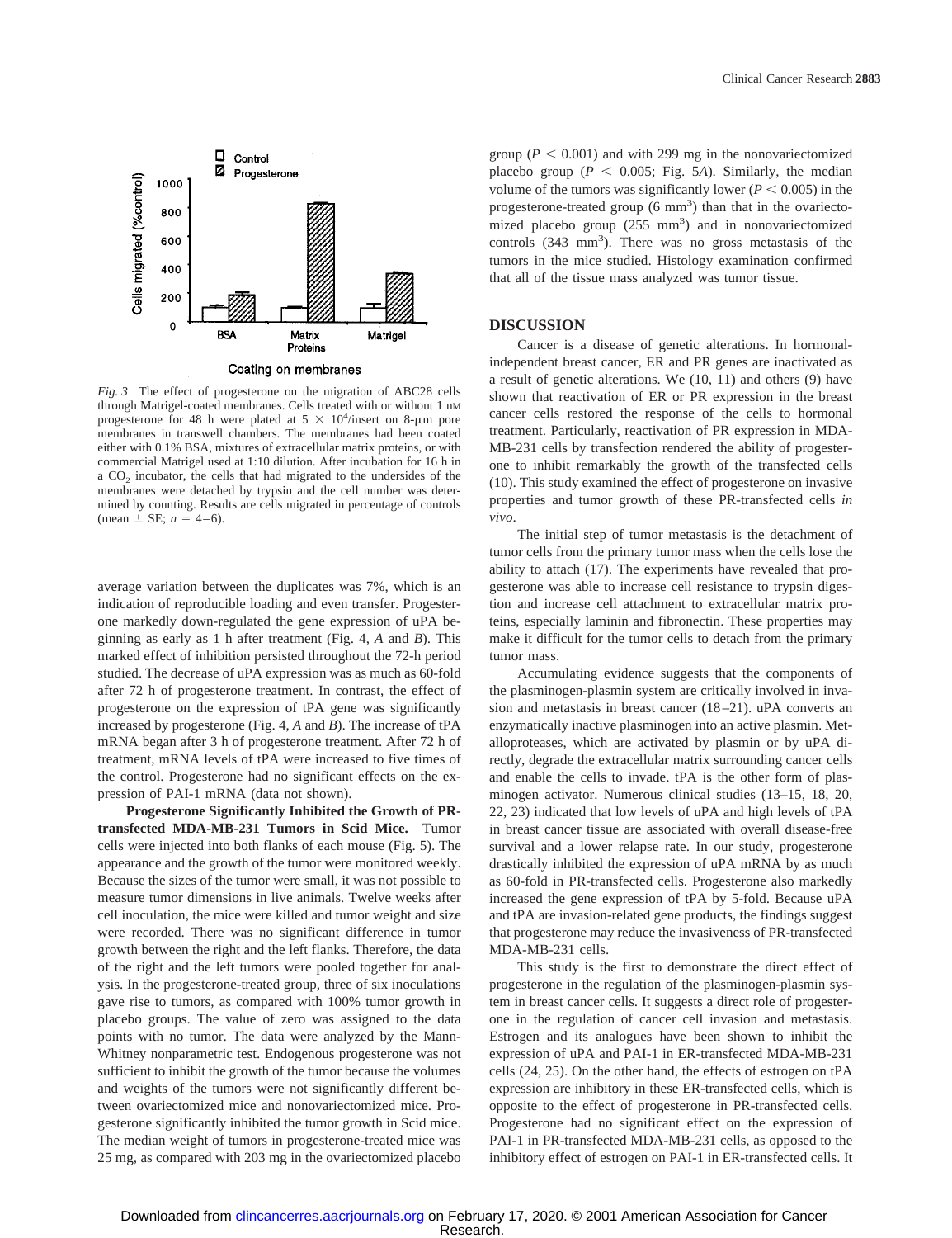

*Fig. 4* The effect of progesterone on the mRNA levels of uPA and tPA in PR-transfected MDA-MB-231 cells. Cells at 60–70% confluence were treated with  $0.1 \mu M$  progesterone (*P*) or control vehicle (*C*) for various time periods. Total RNA was extracted from the cells, and  $20 \mu$ g of total RNA from each sample in duplicates were separated on a Northern gel and transferred to nylon membrane. <sup>32</sup>P-labeled uPA and 32P-labeled tPA probes were hybridized to the membrane sequentially after striping. Levels of specific uPA and tPA mRNA expression were analyzed using Bio-Rad Molecular Image Analyzer. *A*, Northern blots showing specific uPA and tPA bands. *B*, quantitative analysis of uPA and tPA expression by densitometer.

has long been recognized that progesterone acts in synergy with estrogen to regulate the function of the target cells. There is probably a coordinated regulation of the plasminogen-plasmin system by the two hormones in the tissue to achieve the desired physiological concentration. The levels of uPA and tPA proteins were not measured in the present study. However, it has been shown that changes in levels of uPA and tPA proteins correlate well with their mRNA expression in MDA-MB-231 cells (25).

This study revealed that progesterone not only inhibits the growth of the PR-transfected cells in culture but also strongly inhibits tumorigenesis of PR-transfectant cells in Scid mice. On the other hand, *in vitro* invasion studies using transwell chambers showed that progesterone increased cell migration through Matrigel-coated membranes. This confounds the results of uPA and tPA expression study and of Scid mice study. There have been a number of reported studies (26–28) that *in vitro* invasion assays did not correlate with stage of malignancies or *in vivo* tumorigenicity in breast cancer cells. Using six cell lines from human breast cancer, Le Marer and Bruyneel (26) demonstrated that benign (242A) and primary carcinoma cell lines (341 and 531E) were more invasive than cells from late stages of malignancies (ZR75-1 and T47D) in Matrigel barrier. Madsen and Briand (27) also studied two nonmalignant human breast epithelial cell lines (HBL100 and HMT3522) and six malignant cell lines (MCF-7, T47D, ZR-75-1, CAMA-1, BT-20, and HMT-3909) for correlation between tumorigenicity, *in vitro* invasiveness, and uPA production. They found that cell invasion *in vitro* by the embryonic chick heart assay was correlated neither to tumorigenicity nor to the secretion of uPA. Therefore, *in vitro* invasion assays may not reflect a true *in vivo* situation, and the results should be interpreted with caution.

In summary, two important findings are reported here. First, progesterone strongly inhibited tumor growth of PR-transfected ER and PR-negative MDA-MB-231 cells in Scid mice. Second, progesterone markedly decreased the expression of uPA and increased the expression of tPA in these cells. Clinical studies have revealed that low uPA and high tPA levels are associated with good prognosis. Progesterone may, therefore, decrease the invasiveness and metastatic potentials of the cells by regulating the expression of invasion-related genes. Because two essential features of breast cancer are uncontrolled growth and metastasis, the findings suggest that progesterone may provide effective treatment for ER- and PR-negative breast cancer if the PR expression were reactivated. Alternatively, activation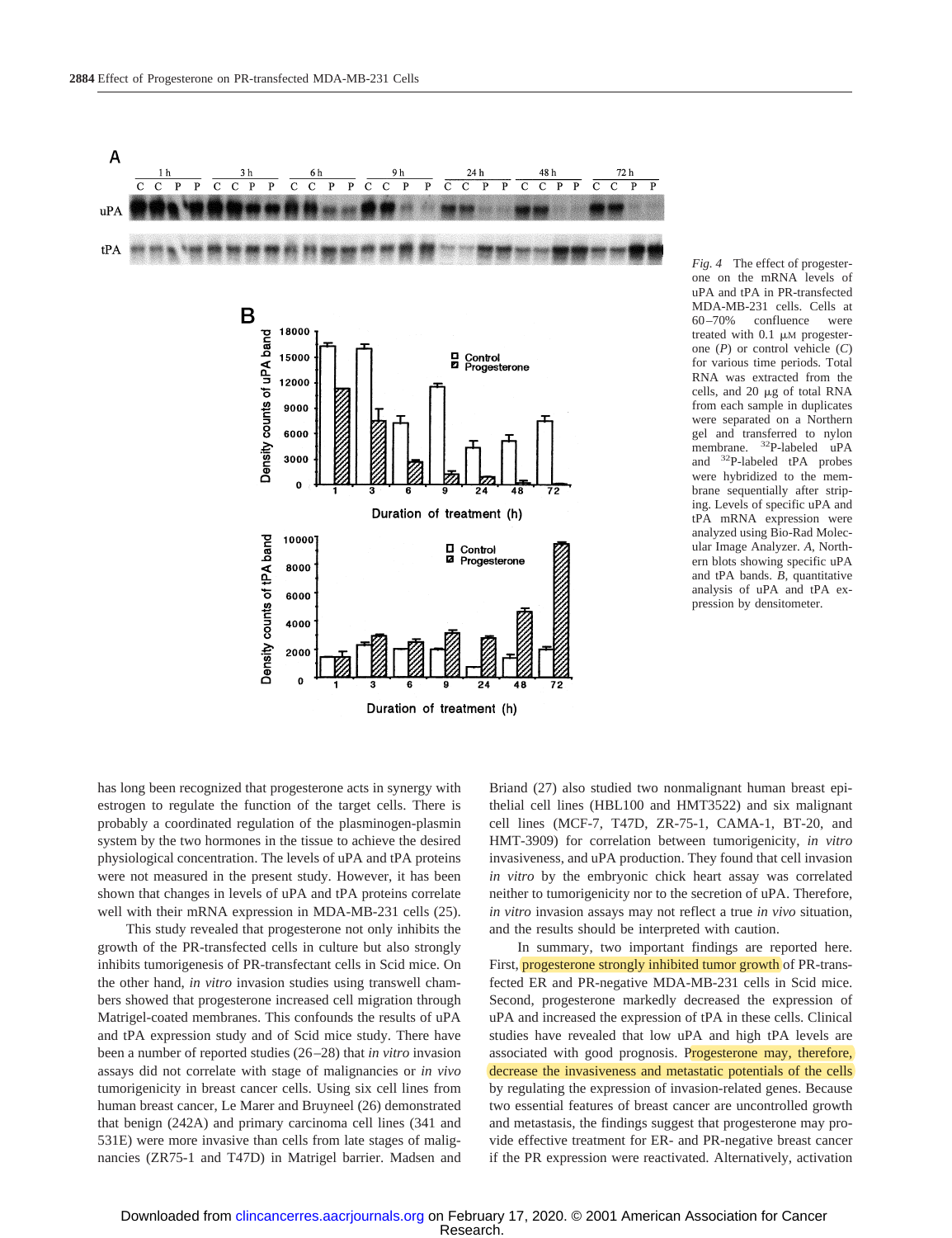

*Fig. 5* The effect of progesterone on tumor growth of PR-transfected MDA-MB-231 cells in Scid mice. Each mouse received implantations with either a 90-day slow-release progesterone pellet (25 mg/pellet) or a placebo pellet 2 days before tumor inoculation. Cells  $(5 \times 10^6)$  were suspended in 0.1 ml of PBS and inoculated into both flanks. The mice were sacrificed after 12 weeks of tumor inoculation. The tumor weight (*A*) and tumor size (*B*) of different treatments were plotted as box plots that show the distribution of tumor weight and volume by quartiles. *OVX-C*, ovariectomized mice receiving placebo; *N-OVX-C*, nonovariectomized mice receiving placebo; *OVX-Prog*, ovariectomized mice receiving progesterone pellet;  $n = 6-10$ .

of progesterone-mediated molecular pathways in hormoneindependent breast cancer may achieve similar therapeutic effects. The study also suggests potential significance of progestins in the treatment of breast cancer.

#### **ACKNOWLEDGMENTS**

We thank Professor Pierre Chambon of the Institute of Genetics and Molecular and Cellular Biology (Strasbourg, France) for kindly providing the progesterone receptor expression vectors hPR1 and hPR2. We also thank Dr. Peter Mack and his staff in the Department of Experimental Surgery of Singapore General Hospital (Singapore) for providing facilities and assistance for the animal studies and Stephanie Fook-Chong for her advice on statistical analysis.

#### **REFERENCES**

1. Goldstein, S. R., Siddhanti, S., Ciaccia, A. V., and Plouffe, L., Jr. A pharmacological review of selective estrogen receptor modulators. Hum. Reprod. Update, *6:* 212–224, 2000.

2. Rove, R. R. Tamoxifen therapy in primary breast cancer: biology, efficacy and side effects. J. Clin. Oncol., *7:* 803–815, 1989.

3. Russo, I. H., and Russo, J. Role of hormones in mammary cancer initiation and progression. J. Mammary Gland Biol. Neoplasia, *3:* 49– 61, 1998.

4. McGuire, W. L. Hormones receptors: their role in predicting prognosis and response to endocrine therapy. Semin. Oncol., *5:* 428–433, 1978.

5. Ciocca, D. R., and Elledge, R. Molecular markers for predicting response to tamoxifen in breast cancer patients. Endocrine, *13:* 1–10, 2000.

6. Osborne, C. K., Yochmowitz, M. G., Knight, W. A., and McGuire, W. L. The value of estrogen and progesterone receptors in the treatment of breast cancer. Cancer (Phila.), *46:* 2884–2888, 1980.

7. Fuqua, S. A. Where is the lesion in hormone-independent breast cancer? J. Natl. Cancer Inst. (Bethesda), *84:* 554–555, 1992.

8. Murphy, L. C. Mechanisms of hormone independence in human breast cancer. In Vivo (Athens), *12:* 95–106, 1998.

9. Jiang, S-Y., and Jordan, V. C. Growth regulation of estrogen receptor-negative breast cancer cells transfected with complementary DNAs for estrogen receptor. J. Natl. Cancer Inst. (Bethesda), *84:* 580–591, 1992.

10. Lin, V. C-L., Ng, E. H., Aw, S. E., Tan, M. G-K., Ng, E. H-L., Chan, V. S-W., and Ho, G. H. Progestins inhibit the growth of MDA-MB-231 cells transfected with progesterone receptor complementary DNA. Clin. Cancer Res., *5:* 395–404, 1999.

11. Lin, V. C-L., Ng, E. H., Aw, S. E., Tan, M. G-K., Ng, E. H-L., and Bay, B. H. Progesterone induces cell spreading and focal adhesion in breast cancer cells MDA-MB-231 transfected with progesterone receptor cDNA. Mol. Endocrinol., *14:* 348–358, 2000.

12. Kastner, P., Bocquel, M-T., Turcotte, B., Garnier, J-M., Horwitz, K. B., Chambon, P., and Gronemeyer, H. Transient expression of human and chicken progesterone receptors does not support alternative translational initiation from a single mRNA as the mechanism generating two receptor isoforms. J. Biol. Chem., *265:* 12163–12167, 1990.

13. Kim, S. J., Shiba, E., Kobayashi, T., Yayoi, E., Furukawa, J., Takatsuka, Y., Shin, E., Koyama, H., Inaji, H., and Takai, S. Prognostic impact of urokinase-type plasminogen activator (uPA), PA inhibitor type-1, and tissue-type PA antigen levels in node-negative breast cancer: a prospective study on multicenter basis. Clin. Cancer Res., *4:* 177–182, 1998.

14. De Witte, J. H., Sweep, C. G., Klijn, J. G., Grebenschikov, N., Peters, H. A., Look, M. P., van Tienoven, T. H., Heuvel, J. J., Bolt-De Vries, J., Benraad, T. J., and Foekens, J. A. Prognostic value of tissue-type plasminogen activator (tPA) and its complex with the type-1 inhibitor (PAI-1) in breast cancer. Br. J. Cancer, *80:* 286–294, 1999.

15. Grebenschikov, N., Geurts-Moespot, A., De Witte, H., Heuvel, J., Leake, R., Sweep, F., and Benraad, T. A sensitive and robust assay for urokinase and tissue-type plasminogen activators (uPA and tPA) and their inhibitor type I (PAI-1) in breast tumor cytosols. Int. J. Biol. Markers, *12:* 6–14, 1997.

16. Ruppert, C., Ehrenforth, S., Scharrer, I., and Halberstadt, E. Protease levels in breast, ovary, and other gynecological tumor tissues: prognostic importance in breast cancer. Cancer Detect. Prev., *21:* 452– 459, 1997.

17. Ruoslahti, E., and Obrink, B. Common principles in cell adhesion. Exp. Cell Res., *227:* 1–11, 1996.

18. Grondahl-Hansen, J., Christensen, I. J., Rosenquist, C., Brunner, N., Mouridsen, H. T., Dano, K., and Blichert-Toft, M. High levels of urokinase-type plasminogen activator and its inhibitor PAI-1 in cytosolic extracts of breast carcinomas are associated with poor prognosis. Cancer Res., *53:* 2513–2522, 1993.

19. Stephens, R. W., Brunner, N., Janicke, F., and Schmitt, M. The urokinase plasminogen activator system as a target for prognostic studies in breast cancer. Breast Cancer Res. Treat., *52:* 99–111, 1998.

20. Foekens, J. A., Peters, H. A., Look, M. P., Portengen, H., Schmitt, M., Kramer, M. D., Brunner, N., Janicke, F., Meijer-van Gelder, M. E., Henzen-Logmans, S. C., van Putten, W. L., and Klijn, J. G. The urokinase system of plasminogen activation and prognosis in 2780 breast cancer patients. Cancer Res., *60:* 636–643, 2000.

21. Garbett, E. A., Reed, M. W., Stephenson, T. J., and Brown, N. J. Proteolysis in human breast cancer. Mol. Pathol., *53:* 99–106, 2000.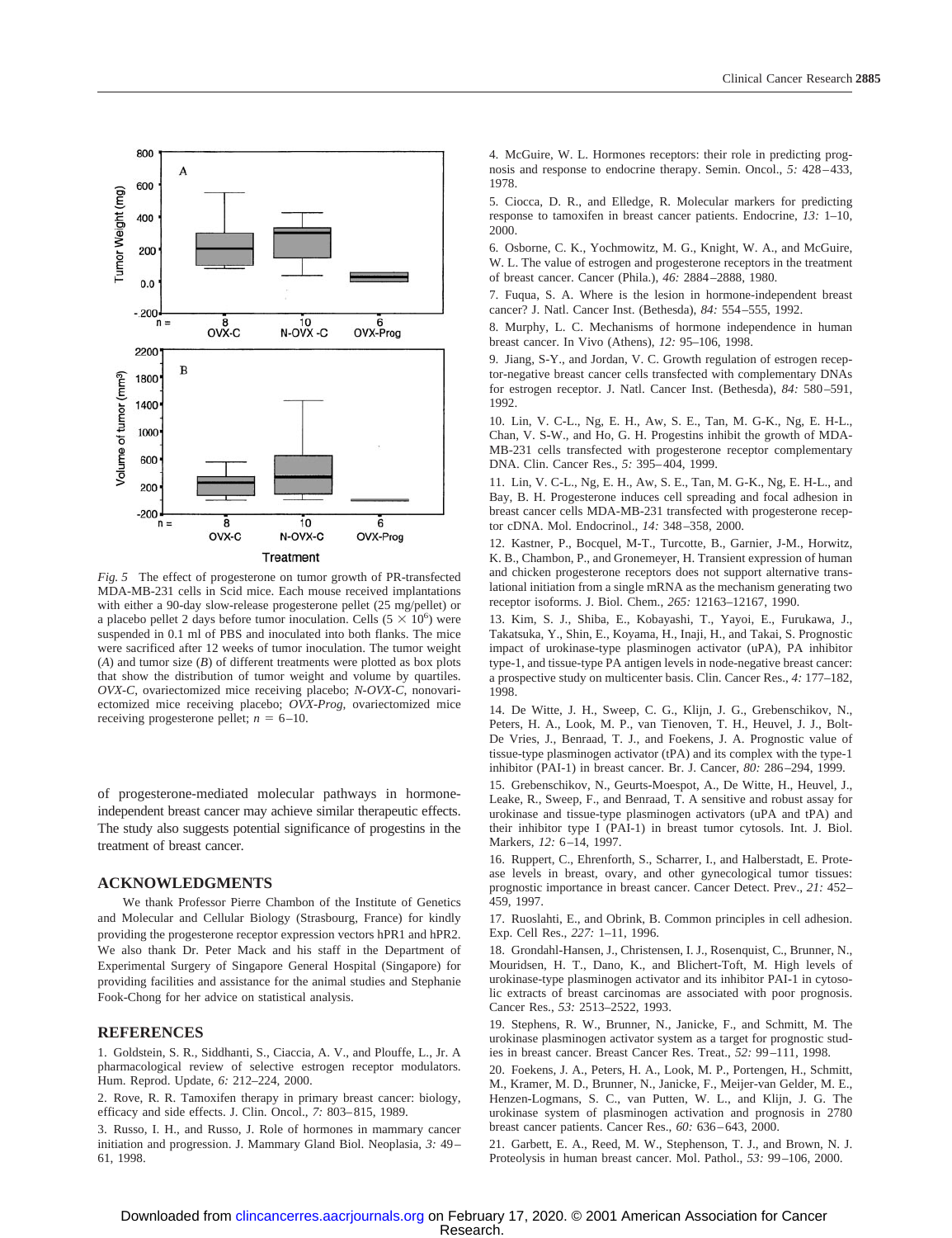22. Janicke, F., Schmitt, M., Pache, L., Ulm, K., Harbeck, N., Hofler, H., and Graeff, H. Urokinase (uPA) and its inhibitor PAI-1 are strong and independent prognostic factors in node-negative breast cancer. Breast Cancer Res. Treat., *24:* 195–208, 1993.

23. Duffy, M. J., Duggan, C., Mulcahy, H. E., McDermott, E. W., and O'Higgins, N. J. Urokinase plasminogen activator: a prognostic marker in breast cancer including patients with axillary node-negative disease. Clin. Chem., *44:* 1177–1184, 1998.

24. Levenson, A. S., Kwan, H. C., Svoboda, K. M., Weiss, I. M., Sakurai, S., and Jordan, V. C. Oestradiol regulation of the components of the plasminogen-plasmin system in MDA-MB-231 human breast cancer cells stably expressing the oestrogen receptor. Br. J. Cancer, *78:* 88–95, 1998.

25. Levenson, A. S., and Jordan, V. C. Transfection of human estrogen receptor (ER) cDNA into ER-negative mammalian cell lines. J. Steroid Biochem. Mol. Biol., *51:* 229–239, 1994.

26. Le Marer, N., and Bruyneel, B. Comparison of *in vitro* invasiveness of human breast carcinoma in early or late stage with their malignancy *in vivo*. Anticancer Res., *16:* 2767–2772, 1996.

27. Madsen, M. W., and Briand, P. Relationship between tumorigenicity, *in vitro* invasiveness, and plasminogen activator production of human breast cell lines. Eur. J. Cancer, *26:* 793–797, 1990.

28. Mackinnon, W. B., Hancock, R., Dyne, M., Russell, P., and Mountford, C. E. Evaluation of an *in vitro* invasion assay for use on solid tissue samples and cultured cells. Invasion Metastasis, *12:* 241–252, 1992.